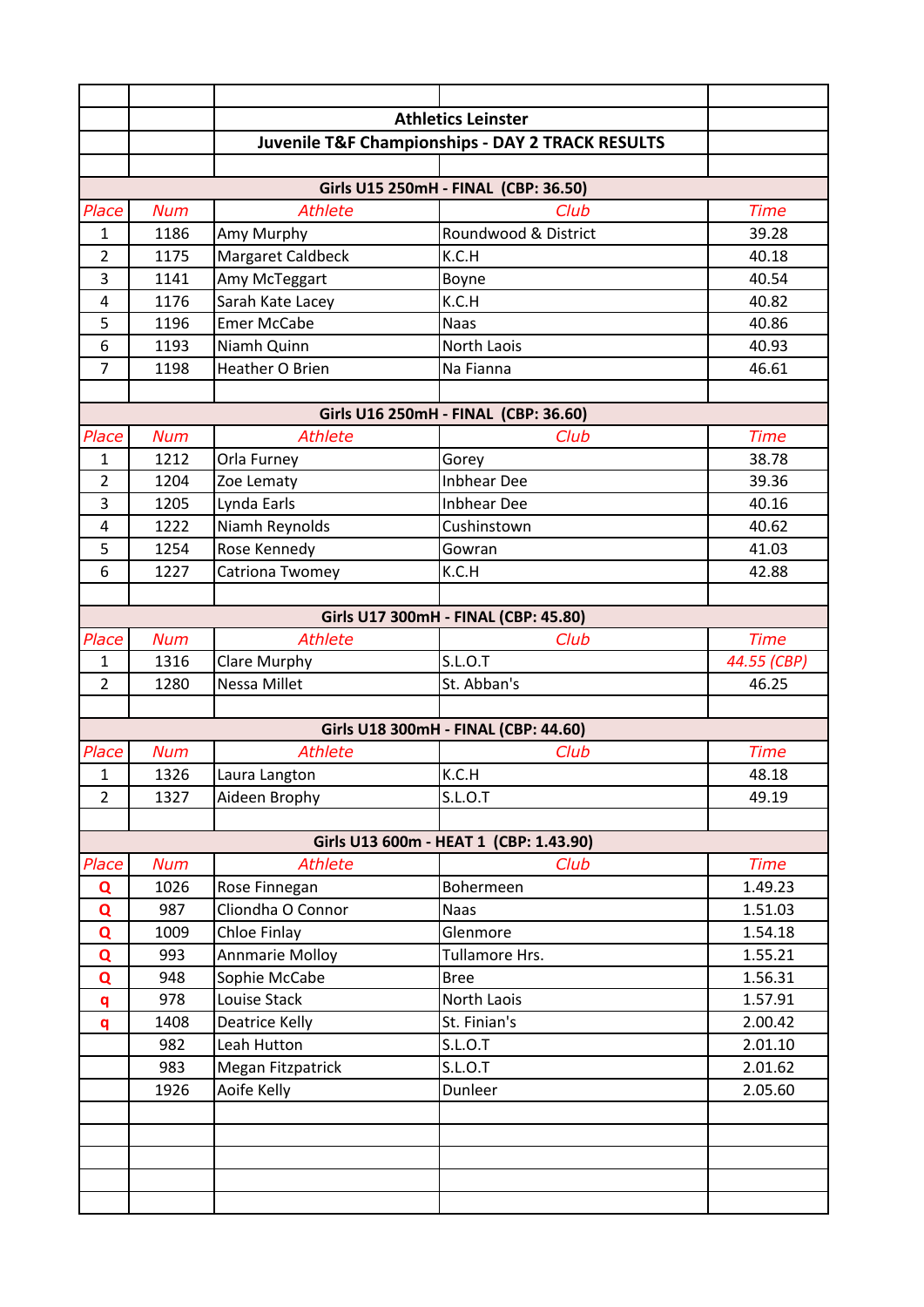| Girls U13 600m - HEAT 2 (CBP: 1.43.90) |            |                       |                                       |             |  |
|----------------------------------------|------------|-----------------------|---------------------------------------|-------------|--|
| Place                                  | <b>Num</b> | <b>Athlete</b>        | Club                                  | <b>Time</b> |  |
| Q                                      | 991        | Keelin Guilfoyle      | Tullamore Hrs.                        | 1.53.44     |  |
| Q                                      | 992        | Cara Todd             | Tullamore Hrs.                        | 1.53.72     |  |
| Q                                      | 961        | Lauryn Kealy          | S.L.O.T                               | 1.54.23     |  |
| Q                                      | 970        | Laura Quigley         | <b>Crookstown Millview</b>            | 1.56.25     |  |
| Q                                      | 1013       | Amy Berrill           | Dunleer                               | 1.57.55     |  |
| q                                      | 973        | Rukayla Hamill        | St. Peter's                           | 1.58.84     |  |
|                                        | 1018       | Rosa Kirwan           | Greystones                            | 2.01.54     |  |
|                                        | 1014       | Aine O Connor         | <b>Naas</b>                           | 2.04.67     |  |
|                                        | 986        | <b>Hilary Harris</b>  | Mullingar Hrs.                        | 2.09.69     |  |
|                                        |            |                       |                                       |             |  |
|                                        |            |                       | Girls U13 600m - FINAL (CBP: 1.43.90) |             |  |
| Place                                  | <b>Num</b> | <b>Athlete</b>        | Club                                  | <b>Time</b> |  |
| $\mathbf{1}$                           | 991        | Keelin Guilfoyle      | <b>Tullamore Hrs.</b>                 | 1.44.65     |  |
| $\overline{2}$                         | 961        | Lauryn Kealy          | <b>S.L.O.T</b>                        | 1.45.24     |  |
| 3                                      | 1026       | Rose Finnegan         | Bohermeen                             | 1.47.52     |  |
| $\overline{\mathbf{4}}$                | 948        | Sophie McCabe         | <b>Bree</b>                           | 1.51.53     |  |
| 5                                      | 992        | Cara Todd             | Tullamore Hrs.                        | 1.52.53     |  |
| 6                                      | 970        | Laura Quigley         | <b>Crookstown Millview</b>            | 1.54.59     |  |
| 7                                      | 987        | Cliondha O Connor     | <b>Naas</b>                           | 1.55.89     |  |
| 8                                      | 1009       | Chloe Finlay          | Glenmore                              | 1.57.19     |  |
| 9                                      | 1013       | Amy Berrill           | Dunleer                               | 1.57.70     |  |
| 10                                     | 978        | Louise Stack          | North Laois                           | 1.58.40     |  |
| 11                                     | 1408       | <b>Beatrice Kelly</b> | St. Finian's                          | 2.09.19     |  |
|                                        |            |                       |                                       |             |  |
|                                        |            |                       | Girls U14 800m - FINAL (CBP: 2.22.00) |             |  |
| Place                                  | <b>Num</b> | <b>Athlete</b>        | Club                                  | <b>Time</b> |  |
| $\mathbf{1}$                           | 1041       | Ciara Gallagher       | <b>Naas</b>                           | 2.25.55     |  |
| $\overline{2}$                         | 1068       | Nadine Kenny          | Gorey                                 | 2.26.20     |  |
| 3                                      | 1069       | Anna Healy            | North Laois                           | 2.27.45     |  |
| 4                                      | 1113       | Deirdre Healy         | Ratoath                               | 2.29.03     |  |
| 5                                      | 1106       | Rebbecca Kennedy      | Gorwran                               | 2.31.99     |  |
| 6                                      | 1029       | Katy Conroy           | Parnell                               | 2.33.60     |  |
| $\overline{7}$                         | 1932       | Claire Healion        | Eire Og                               | 2.34.89     |  |
| 8                                      | 1077       | Nadine Donegan        | Tullamore Hrs.                        | 2.39.63     |  |
| 9                                      | 1031       | Caoimhe Murphy        | Newbridge                             | 2.45.46     |  |
| 10                                     | 1065       | Mary O Hare           | Ardee & District                      | 2.47.92     |  |
| 11                                     | 1916       | Cathy McKeown         | Glenmore                              | 2.48.34     |  |
| 12                                     | 1921       | Jill Keogh            | Parnell                               | 2.49.20     |  |
| 13                                     | 1110       | Niamh Connaughton     | Dunleer                               | 2.51.81     |  |
| 14                                     | 1114       | <b>Elaine Kilduff</b> | St. Coca's                            | 2.52.51     |  |
| 15                                     | 1064       | Tara Lacey            | St. Senan's                           | 2.54.09     |  |
| 16                                     | 1112       | Sarah Kieran          | Boyne                                 | 2.54.50     |  |
| 17                                     | 1055       | Aoife Cunningham      | <b>Blackrock</b>                      | 2.55.07     |  |
| 18                                     | 1115       | Shauna Hogan          | Emo Rath                              | 3.00.04     |  |
| 19                                     | 1109       | Leanne Donovan        | North Laois                           | 3.01.72     |  |
| 20                                     | 1090       | Karen Pillion         | Ferbane                               | 3.02.04     |  |
|                                        |            |                       |                                       |             |  |
|                                        |            |                       |                                       |             |  |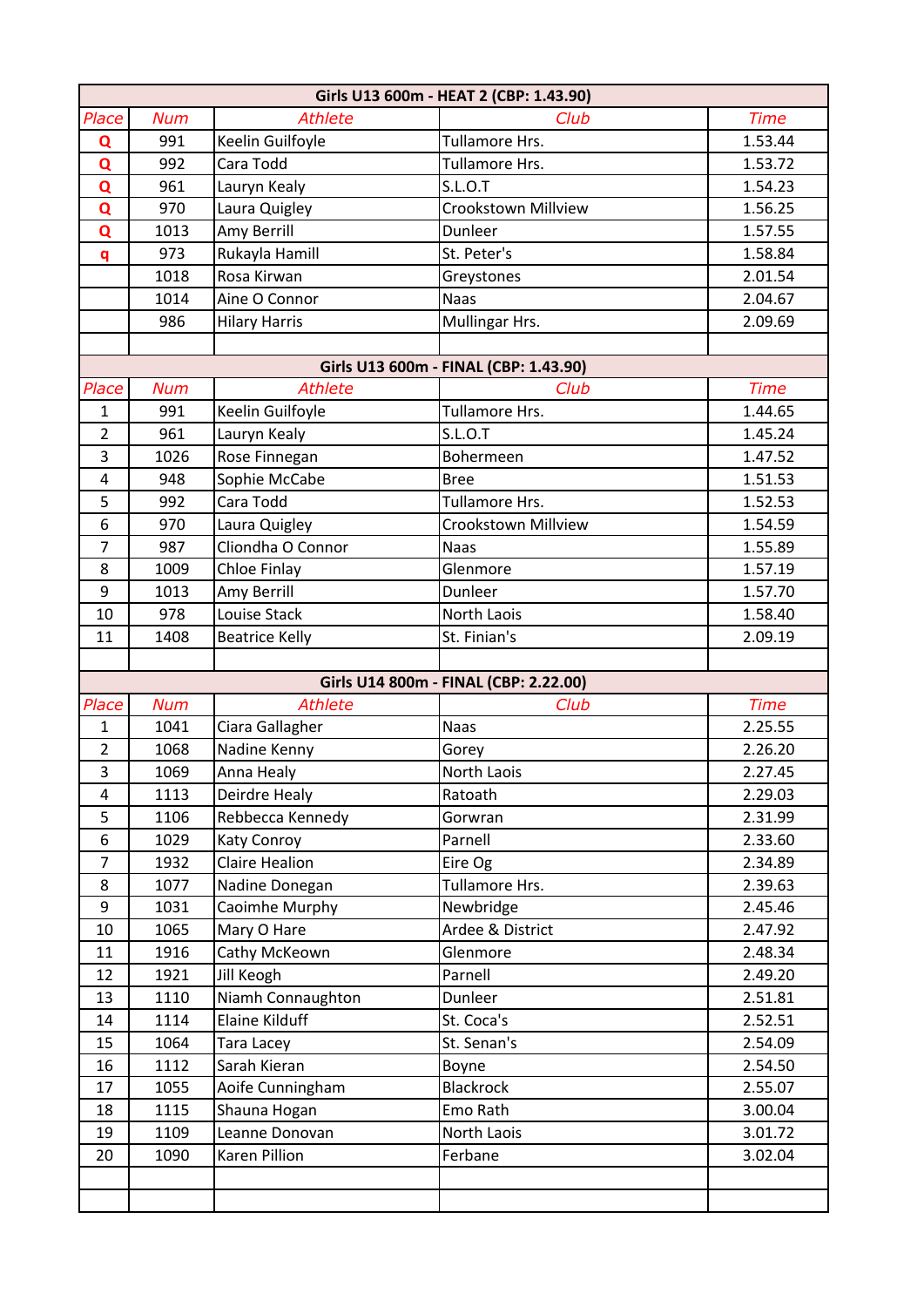|                  | Girls U15 800m - FINAL (CBP: 2.20.64) |                                    |                                                |               |  |
|------------------|---------------------------------------|------------------------------------|------------------------------------------------|---------------|--|
| Place            | <b>Num</b>                            | <b>Athlete</b>                     | Club                                           | <b>Time</b>   |  |
| $\mathbf{1}$     | 1143                                  | Linda Conroy                       | Mullingar Hrs.                                 | 2.18.87 (CBP) |  |
| $\overline{2}$   | 1147                                  | Caoimhe Whittaker                  | St. Coca's                                     | 2.22.53       |  |
| 3                | 1150                                  | Eileen Rafter                      | Tullamore Hrs.                                 | 2.25.62       |  |
| $\overline{4}$   | 1149                                  | <b>Nicole Cuskelly</b>             | Tullamore Hrs.                                 | 2.27.75       |  |
| 5                | 1133                                  | Caoimhe Moore                      | Dunshaughlin                                   | 2.30.65       |  |
| 6                | 1144                                  | Vera Neknoskova                    | S.L.O.T                                        | 2.32.23       |  |
| $\overline{7}$   | 1141                                  | Amy McTeggart                      | Boyne                                          | 2.32.41       |  |
| 8                | 1142                                  | Niamh O Connor                     | Edenderry                                      | 2.34.50       |  |
| $\boldsymbol{9}$ | 1138                                  | <b>Tara Casey</b>                  | <b>Bray Runners</b>                            | 2.40.13       |  |
| 10               | 1151                                  | Ciara Izuchukwu                    | Tullamore Hrs.                                 | 2.40.16       |  |
| 11               | 1140                                  | Jessie Newson                      | Parnell                                        | 2.47.19       |  |
| 12               | 1145                                  | Antonia Butler                     | <b>S.L.O.T</b>                                 | 2.49.55       |  |
| 13               | 1153                                  | Saoirse Burke                      | Kilmore                                        | 2.50.16       |  |
| 14               | 1135                                  | Lauren Kinsella                    | Enniscorthy                                    | 2.53.39       |  |
|                  |                                       |                                    |                                                |               |  |
|                  |                                       |                                    | Girls U16 800m - FINAL (CBP: 2.18.00)          |               |  |
| Place            | <b>Num</b>                            | <b>Athlete</b>                     | Club                                           | <b>Time</b>   |  |
| $\mathbf{1}$     | 1242                                  | Sophie Courtney                    | St. Coca's                                     | 2.29.35       |  |
| $\overline{2}$   | 1244                                  | Lorraine Daly                      | Mullingar Hrs.                                 | 2.31.17       |  |
| $\overline{3}$   | 1254                                  | Rose Kennedy                       | Gowran                                         | 2.32.94       |  |
| $\overline{4}$   | 1250                                  | Aoife Dempsey                      | Tullamore Hrs.                                 | 2.36.50       |  |
| 5                | 1855                                  | <b>Alison Daly</b>                 | Na Fianna                                      | 2.39.37       |  |
| 6                | 1247                                  | Amy Howard                         | Greystones                                     | 2.41.88       |  |
| $\overline{7}$   | 1262                                  | Aoife Conroy                       | Parnell                                        | 2.44.45       |  |
|                  |                                       |                                    |                                                |               |  |
| Place            | <b>Num</b>                            | <b>Athlete</b>                     | Girls U17 1500m - FINAL (CBP: 4.46.60)<br>Club | <b>Time</b>   |  |
| $\mathbf{1}$     | 1287                                  | Mary Ellen Doyle                   | Gowran                                         | 5.04.27       |  |
| $\overline{2}$   | 1292                                  |                                    | St. Coca's                                     | 5.04.99       |  |
| $\overline{3}$   | 1289                                  | <b>Emily Milner</b><br>Niamh Tuohy | K.C.H                                          | 5.11.97       |  |
| 4                | 1301                                  | Sinead McDonald                    | Glenmore                                       | 5.14.05       |  |
| 5                | 879                                   | Jetti Berrill                      | Dunleer                                        | 5.26.87       |  |
| 6                | 1296                                  | <b>Claire Fox</b>                  | Greystones                                     | 5.28.22       |  |
| $\overline{7}$   | 1299                                  | Chloe Abbot                        | <b>Naas</b>                                    | 5.29.44       |  |
| 8                | 1302                                  | Aine Kinsella                      | St. Senan's                                    | 5.29.74       |  |
| 9                | 1943                                  | Kay Dreay                          | Gowran                                         | 5.38.94       |  |
| 10               | 1295                                  | Clara Cox                          | <b>Naas</b>                                    | 5.42.74       |  |
| 11               | 1297                                  | Sarah Kavanagh                     | Roundwood & District                           | 5.42.82       |  |
| 12               | 1300                                  | Ali Geraghty                       | <b>Inbhear Dee</b>                             | 5.51.27       |  |
| 13               | 1939                                  | <b>Emily Sheridan</b>              | St. Brigid's                                   | 6.13.09       |  |
|                  |                                       |                                    |                                                |               |  |
|                  |                                       |                                    | Girls U18 1500m - FINAL (CBP: 4.46.30)         |               |  |
| Place            | <b>Num</b>                            | <b>Athlete</b>                     | Club                                           | <b>Time</b>   |  |
| $\mathbf{1}$     | 1862                                  | Mary Ann O'Sullivan                | Tinryland                                      | 4.53.16       |  |
| $\overline{2}$   | 1337                                  | Mary Mulhare                       | North Laois                                    | 4.59.01       |  |
|                  |                                       |                                    |                                                |               |  |
|                  |                                       |                                    |                                                |               |  |
|                  |                                       |                                    |                                                |               |  |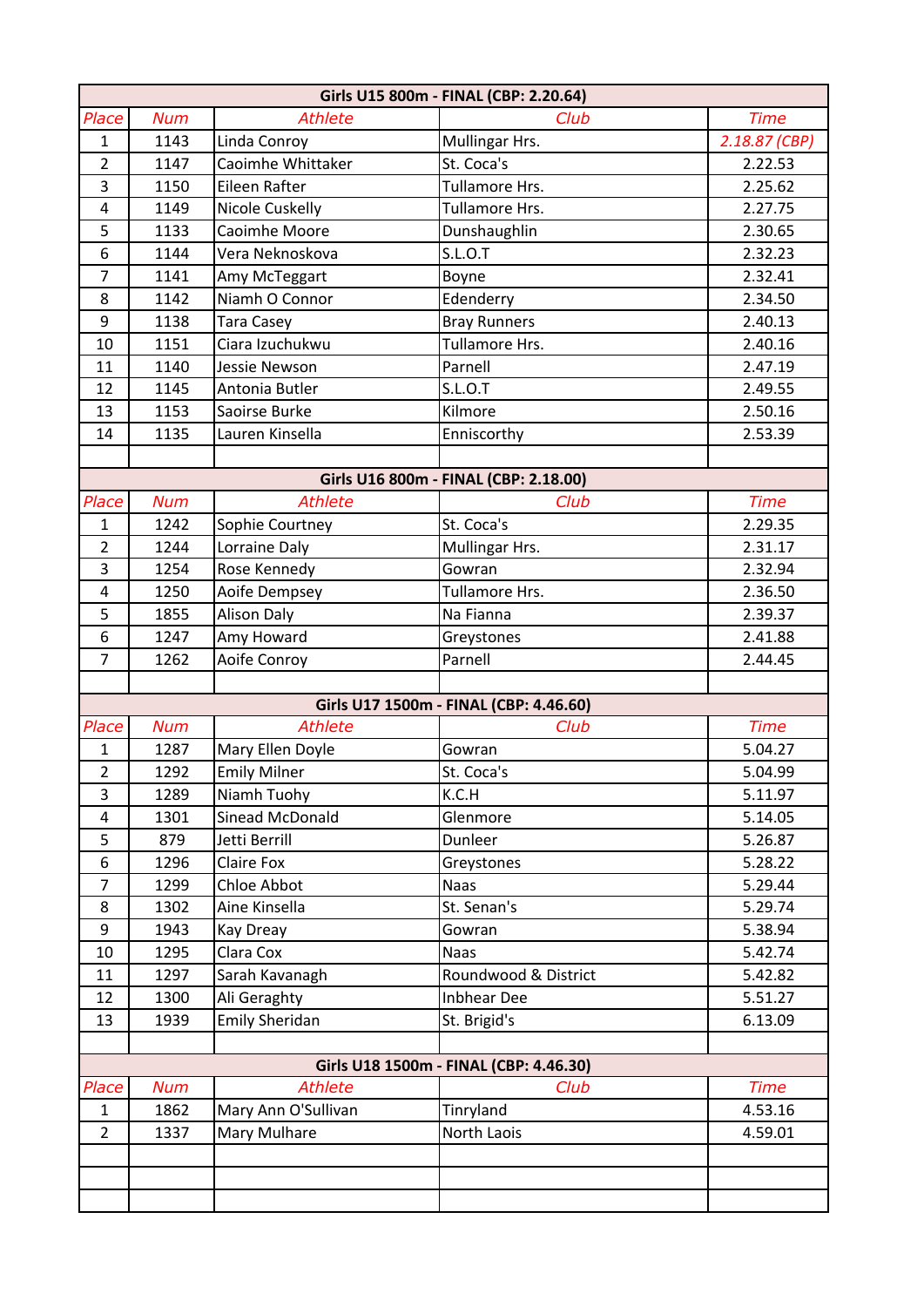| Girls U19 1500m - FINAL (CBP: 4.44.40) |            |                           |                                           |             |
|----------------------------------------|------------|---------------------------|-------------------------------------------|-------------|
| Place                                  | <b>Num</b> | <b>Athlete</b>            | Club                                      | <b>Time</b> |
| $\mathbf{1}$                           | 1365       | <b>Claire Earls</b>       | <b>Inbhear Dee</b>                        | 4.53.86     |
| $\overline{2}$                         | 1368       | Jenny Higgins             | St. Paul's                                | 5.52.87     |
| 3                                      | 1938       | Grainne Sheridian         | St. Brigid's                              | 6.39.62     |
|                                        |            |                           |                                           |             |
|                                        |            |                           | Girls U13 80m - HEAT 1 (CBP: 10.60)       |             |
| Place                                  | <b>Num</b> | <b>Athlete</b>            | Club                                      | <b>Time</b> |
| Q                                      | 1019       | Ava Freeman               | Greystones                                | 11.34       |
| Q                                      | 959        | Aideen Kane               | St. Killian's                             | 11.70       |
| Q                                      | 969        | Katie Quigley             | <b>Crookstown Millview</b>                | 12.01       |
| q                                      | 977        | <b>Ashling Barcoe</b>     | Thomastown                                | 12.24       |
|                                        | 971        | Orlaith McMahon           | St. Peter's                               | 12.47       |
|                                        | 983        | Megan Fitzpatrick         | <b>S.L.O.T</b>                            | 13.00       |
|                                        | 985        | <b>Tara Connick</b>       | St. Paul's                                | 13.60       |
|                                        |            |                           |                                           |             |
|                                        |            |                           | Girls U13 80m - HEAT 2 (CBP: 10.60)       |             |
| Place                                  | <b>Num</b> | <b>Athlete</b>            | Club                                      | <b>Time</b> |
| Q                                      | 1020       | Denise Bolger             | Caim                                      | 11.83       |
| Q                                      | 1009       | <b>Chloe Finlay</b>       | Glenmore                                  | 12.08       |
| Q                                      | 1002       | Niamh Disney              | St. Coca's                                | 12.14       |
| q                                      | 989        | Isabel Kenny              | Greystones                                | 12.27       |
|                                        | 980        | <b>Tara Breen</b>         | <b>Crookstown Millview</b>                | 12.45       |
|                                        | 1013       | Amy Berrill               | Dunleer                                   | 12.68       |
|                                        | 981        | Ella Hyland               | S.L.O.T                                   | 12.73       |
|                                        |            |                           |                                           |             |
|                                        |            |                           | Girls U13 80m - HEAT 3 (CBP: 10.60)       |             |
| Place                                  | <b>Num</b> | <b>Athlete</b>            | Club                                      | <b>Time</b> |
| Q                                      | 965        | Aoife O Carroll           | Aghaviller                                | 11.91       |
| Q                                      | 993        | <b>Annmarie Molloy</b>    | Tullamore Hrs.                            | 11.95       |
| $\overline{Q}$                         | 982        | Leah Hutton               | S.L.O.T                                   | 12.20       |
|                                        | 966        | Kasey Doyle               | <b>Bree</b>                               | 12.28       |
|                                        | 979        | <b>Claire Stack</b>       | North Laois                               | 12.36       |
|                                        | 986        | <b>Hilary Harris</b>      | Mullingar Hrs.                            | 12.58       |
|                                        |            |                           | Girls U13 80m - HEAT 4 (CBP: 10.60)       |             |
| Place                                  | <b>Num</b> | <b>Athlete</b>            | Club                                      | <b>Time</b> |
| Q                                      | 1005       | <b>Emer Corri</b>         | North Laois                               | 11.75       |
| $\mathbf Q$                            | 954        | <b>Amaris Borel</b>       | Parnell                                   | 11.94       |
| Q                                      | 976        | Chloe Whelan              | Enniscorthy                               | 12.09       |
| q                                      | 1018       | Rosa Kirwan               | Greystones                                | 12.17       |
| q                                      | 1014       | Aine O Connor             | <b>Naas</b>                               | 12.21       |
|                                        | 1935       | <b>Christine Midleton</b> | S.L.O.T                                   | 12.66       |
|                                        |            |                           |                                           |             |
|                                        |            |                           | Girls U13 80m - Semi Final 1 (CBP: 10.60) |             |
| Place                                  | <b>Num</b> | <b>Athlete</b>            | Club                                      | <b>Time</b> |
| Q                                      | 1019       | Ava Freeman               | Greystones                                | 11.04       |
| Q                                      | 959        | Aideen Kane               | St. Killian's                             | 11.24       |
| Q                                      | 1020       | Denise Bolger             | Caim                                      | 11.66       |
| q                                      | 969        | Katie Quigley             | Crookstown Millview                       | 11.71       |
| q                                      | 977        | <b>Ashling Barcoe</b>     | Thomastown                                | 11.98       |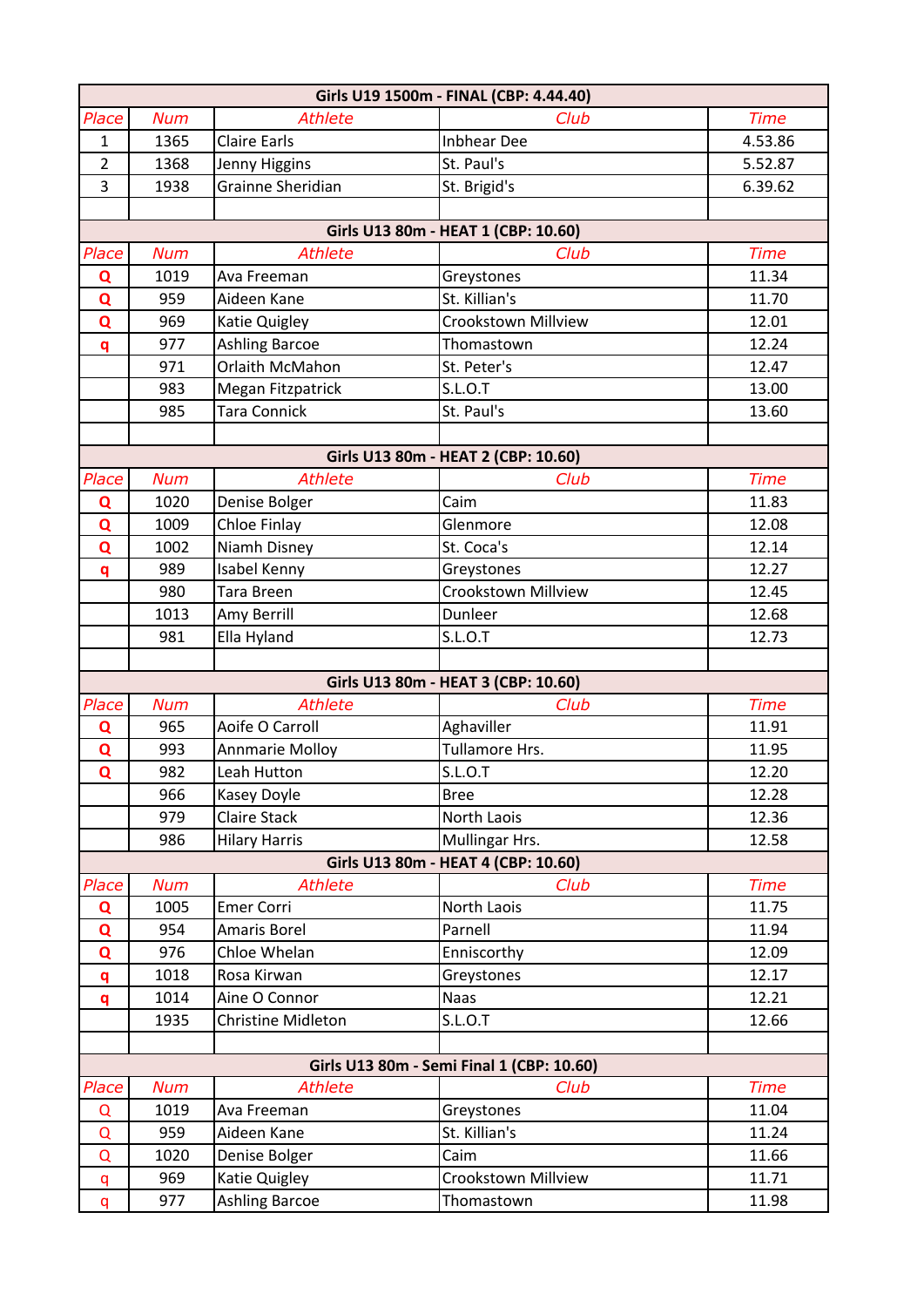| Girls U13 80m - Semi Final 2 (CBP: 10.60) |              |                                         |                                     |                |  |
|-------------------------------------------|--------------|-----------------------------------------|-------------------------------------|----------------|--|
| Place                                     | <b>Num</b>   | <b>Athlete</b>                          | Club                                | <b>Time</b>    |  |
| $\Omega$                                  | 954          | <b>Amaris Borel</b>                     | Parnell                             | 12.03          |  |
| $\Omega$                                  | 1005         | <b>Emer Corri</b>                       | <b>North Laois</b>                  | 12.04          |  |
| $\Omega$                                  | 993          | <b>Annmarie Molloy</b>                  | <b>Tullamore Hrs.</b>               | 12.07          |  |
|                                           | 965          | Aoife O Carroll                         | Aghaviller                          | 12.23          |  |
|                                           | 976          | Chloe Whelan                            | Enniscorthy                         | 12.24          |  |
|                                           |              |                                         |                                     |                |  |
|                                           |              |                                         | Girls U13 80m - FINAL (CBP: 10.60)  |                |  |
| Place                                     | <b>Num</b>   | <b>Athlete</b>                          | Club                                | <b>Time</b>    |  |
| $\mathbf{1}$                              | 1019         | Ava Freeman                             | Greystones                          | 11.39          |  |
| $\overline{2}$                            | 959          | Aideen Kane                             | St. Killian's                       | 11.61          |  |
| 3                                         | 1020         | Denise Bolger                           | Caim                                | 11.67          |  |
| 4                                         | 1005         | <b>Emer Corri</b>                       | North Laois                         | 11.92          |  |
| 5                                         | 969          | Katie Quigley                           | <b>Crookstown Millview</b>          | 12.02          |  |
| 6                                         | 954          | <b>Amaris Borel</b>                     | Parnell                             | 12.13          |  |
| $\overline{7}$                            | 993          | <b>Annmarie Molloy</b>                  | Tullamore Hrs.                      | 12.21          |  |
|                                           |              |                                         |                                     |                |  |
|                                           |              |                                         | Girls U14 80m - HEAT 1 (CBP: 10.40) |                |  |
| Place                                     | <b>Num</b>   | <b>Athlete</b>                          | Club                                | <b>Time</b>    |  |
| Q                                         | 1034         | Jane Shovlin                            | St. Killian's                       | 11.11          |  |
| $\mathbf Q$                               | 1102         | Rachel Doyle                            | <b>Ballon Rathoe</b>                | 11.36          |  |
| q                                         | 1851         | Caoimhe Kelly                           | Mullingar Hrs.                      | 11.49          |  |
|                                           | 1054         | Kelsey Warburton                        | St. Abban's                         | 11.80          |  |
|                                           | 1047         | Aoife Phelan                            | Greystones                          | 11.87          |  |
|                                           | 1105         | Joanne McGinn                           | Glenmore                            | 12.89          |  |
|                                           | 1077         | Nadine Donegan                          | Tullamore Hrs.                      | 13.19          |  |
|                                           | 1094         | Katie Donaghy                           | Celbridge                           | 13.30          |  |
|                                           |              |                                         |                                     |                |  |
|                                           |              |                                         | Girls U14 80m - HEAT 2 (CBP: 10.40) |                |  |
| Place                                     | <b>Num</b>   | <b>Athlete</b>                          | Club                                | <b>Time</b>    |  |
| Q                                         | 1035         | <b>Grace Lawler</b>                     | S.L.O.T                             | 10.81          |  |
| $\mathbf Q$                               | 1093         | Annie Stafford                          | Menapians<br><b>Blackrock</b>       | 11.21          |  |
|                                           | 1098         | Aine McElarney                          |                                     | 11.66          |  |
|                                           | 1046<br>1104 | Eimear O Rourke<br><b>Esther Alaoye</b> | Boyne<br>St. Coca's                 | 11.71<br>11.84 |  |
|                                           | 1097         | <b>Maebh Dardis</b>                     | Na Fianna                           | 12.41          |  |
|                                           | 1915         | Ciara O Connor                          | Edenderry                           | 15.55          |  |
|                                           |              |                                         |                                     |                |  |
|                                           |              |                                         | Girls U14 80m - HEAT 3 (CBP: 10.40) |                |  |
| Place                                     | <b>Num</b>   | <b>Athlete</b>                          | Club                                | <b>Time</b>    |  |
| Q                                         | 1036         | Niamh Hetherington                      | Dunshaughlin                        | 10.84          |  |
| Q                                         | 1079         | Eimear O Donoghue                       | K.C.H                               | 11.37          |  |
| q                                         | 1092         | Katie Young                             | Menapians                           | 11.65          |  |
|                                           | 1042         | Maeve O Reilly                          | Mullingar Hrs.                      | 11.69          |  |
|                                           | 1050         | Michelle Keegan                         | Tullamore Hrs.                      | 11.91          |  |
|                                           | 1100         | Zoe Johnston                            | S.L.O.T                             | 12.23          |  |
|                                           | 1929         | Erica Murphy                            | <b>Blackrock</b>                    | 12.28          |  |
|                                           |              |                                         |                                     |                |  |
|                                           |              |                                         |                                     |                |  |
|                                           |              |                                         |                                     |                |  |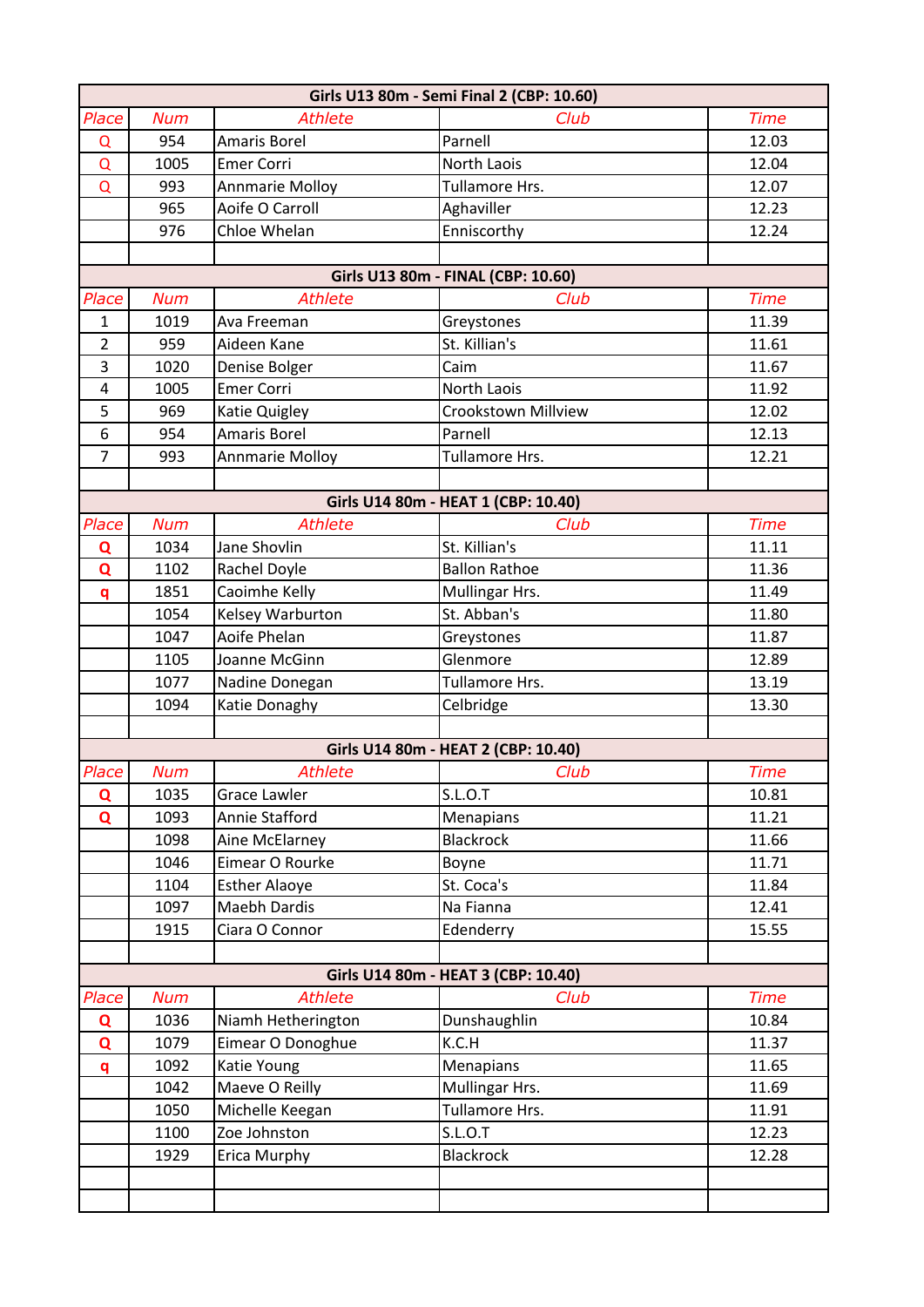|                | Girls U14 80m - FINAL (CBP: 10.40) |                        |                                      |             |  |
|----------------|------------------------------------|------------------------|--------------------------------------|-------------|--|
| Place          | <b>Num</b>                         | <b>Athlete</b>         | Club                                 | <b>Time</b> |  |
| $\mathbf{1}$   | 1035                               | <b>Grace Lawler</b>    | <b>S.L.O.T</b>                       | 10.53       |  |
| $\overline{2}$ | 1036                               | Niamh Hetherington     | Dunshaughlin                         | 10.60       |  |
| 3              | 1093                               | Annie Stafford         | Menapians                            | 11.08       |  |
| $\overline{a}$ | 1034                               | Jane Shovlin           | St. Killian's                        | 11.16       |  |
| 5              | 1102                               | Rachel Doyle           | <b>Ballon Rathoe</b>                 | 11.25       |  |
| 6              | 1851                               | Caoimhe Kelly          | Mullingar Hrs.                       | 11.39       |  |
| $\overline{7}$ | 1079                               | Eimear O Donoghue      | K.C.H                                | 11.40       |  |
| 8              | 1092                               | Katie Young            | Menapians                            | 11.77       |  |
|                |                                    |                        |                                      |             |  |
|                |                                    |                        | Girls U15 100m - HEAT 1 (CBP: 11.60) |             |  |
| Place          | <b>Num</b>                         | <b>Athlete</b>         | Club                                 | <b>Time</b> |  |
| Q              | 1177                               | Kathy Berney           | Newbridge                            | 13.16       |  |
| Q              | 1123                               | <b>Shannen Dawkins</b> | Horeswood                            | 13.29       |  |
| $\mathbf Q$    | 1119                               | Catriona Carroll       | <b>Bree</b>                          | 13.95       |  |
| q              | 1176                               | Sarah Kate Lacey       | K.C.H                                | 13.97       |  |
|                | 1140                               | Jessie Newson          | Parnell                              | 14.97       |  |
|                | 1198                               | Heather O Brien        | Na Fianna                            | 16.06       |  |
|                |                                    |                        |                                      |             |  |
|                |                                    |                        | Girls U15 100m - HEAT 2 (CBP: 11.60) |             |  |
| Place          | <b>Num</b>                         | <b>Athlete</b>         | Club                                 | <b>Time</b> |  |
| Q              | 1186                               | Amy Murphy             | Roundwood & District                 | 13.43       |  |
| Q              | 1116                               | Christine Campion      | Celbridge                            | 13.44       |  |
| Q              | 1175                               | Margaret Caldbeck      | K.C.H                                | 13.66       |  |
| q              | 1174                               | <b>Taylor Bates</b>    | Kilmore                              | 14.40       |  |
|                | 1200                               | Aoife Dolan            | S.L.O.T                              | 15.22       |  |
|                |                                    |                        |                                      |             |  |
|                |                                    |                        | Girls U15 100m - FINAL (CBP: 11.60)  |             |  |
| Place          | <b>Num</b>                         | <b>Athlete</b>         | Club                                 | <b>Time</b> |  |
| 1              | 1177                               | Kathy Berney           | Newbridge                            | 12.99       |  |
| $\overline{2}$ | 1123                               | <b>Shannen Dawkins</b> | Horeswood                            | 13.20       |  |
| 3              | 1186                               | Amy Murphy             | Roundwood & District                 | 13.38       |  |
| 4              | 1116                               | Christine Campion      | Celbridge                            | 13.58       |  |
| 5              | 1175                               | Margaret Caldbeck      | K.C.H                                | 13.62       |  |
| 6              | 1119                               | Catriona Carroll       | <b>Bree</b>                          | 14.06       |  |
| $\overline{7}$ | 1176                               | Sarah Kate Lacey       | K.C.H                                | 14.08       |  |
| 8              | 1174                               | <b>Taylor Bates</b>    | Kilmore                              | 14.38       |  |
|                |                                    |                        |                                      |             |  |
|                |                                    |                        | Girls U16 100m - HEAT 1 (CBP: 12.20) |             |  |
| Place          | <b>Num</b>                         | <b>Athlete</b>         | Club                                 | <b>Time</b> |  |
| Q              | 1215                               | Mairead Sayah          | Mullingar Hrs.                       | 13.66       |  |
| Q              | 1219                               | Andrea Bennett         | St. Coca's                           | 13.85       |  |
| Q              | 1209                               | Naoise Baker           | Parnell                              | 14.22       |  |
| q              | 1224                               | Sinead McDonagh        | K.C.H                                | 14.26       |  |
|                | 1210                               | Aoife Donnelly         | Ardee & District                     | 14.58       |  |
|                | 1217                               | Laura Dawson Whelan    | Greystones                           | 14.77       |  |
|                | 1260                               | Laura Kelly            | Boyne                                | 14.88       |  |
|                |                                    |                        |                                      |             |  |
|                |                                    |                        |                                      |             |  |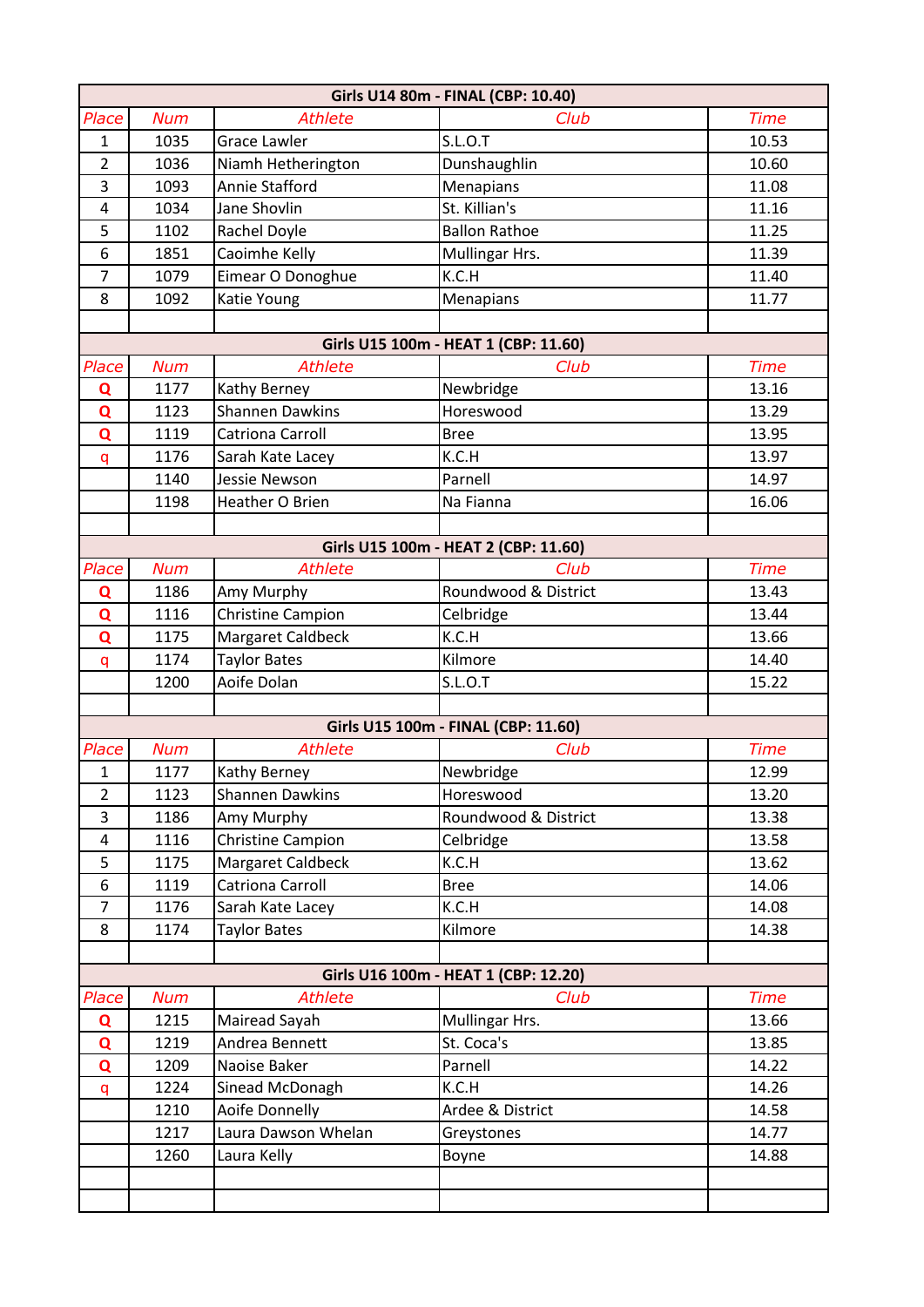| Girls U16 100m - HEAT 2 (CBP: 12.20) |            |                  |                                                |             |
|--------------------------------------|------------|------------------|------------------------------------------------|-------------|
| Place                                | <b>Num</b> | <b>Athlete</b>   | Club                                           | <b>Time</b> |
| Q                                    | 1216       | Claire Foley     | Greystones                                     | 13.61       |
| Q                                    | 1212       | Orla Furney      | Gorey                                          | 13.87       |
| Q                                    | 1214       | Ciara Jackson    | Na Fianna                                      | 14.02       |
| q                                    | 1223       | Niamh Fussey     | St. Peter's                                    | 14.31       |
|                                      | 1221       | Vivian Fleischer | Celbridge                                      | 14.53       |
|                                      | 1203       | Laura O Kelly    | <b>Bray Runners</b>                            | 14.63       |
|                                      | 1259       | Laura Daly.      | <b>Inbhear Dee</b>                             | 15.16       |
|                                      |            |                  |                                                |             |
|                                      |            |                  | Girls U16 100m - FINAL (CBP: 12.20)            |             |
| Place                                | <b>Num</b> | <b>Athlete</b>   | Club                                           | <b>Time</b> |
| 1                                    | 1216       | Claire Foley     | Greystones                                     | 13.09       |
| $\overline{2}$                       | 1215       | Mairead Sayah    | Mullingar Hrs.                                 | 13.46       |
| 3                                    | 1212       | Orla Furney      | Gorey                                          | 13.47       |
| $\overline{4}$                       | 1219       | Andrea Bennett   | St. Coca's                                     | 13.51       |
| 5                                    | 1214       | Ciara Jackson    | Na Fianna                                      | 13.78       |
| 6                                    | 1223       | Niamh Fussey     | St. Peter's                                    | 14.04       |
| $\overline{7}$                       | 1224       | Sinead McDonagh  | K.C.H                                          | 14.12       |
| 8                                    | 1209       | Naoise Baker     | Parnell                                        | 14.41       |
|                                      |            |                  | Girls U17 200m - FINAL ON TIMES - (CBP: 25.30) |             |
| Place                                | <b>Num</b> | <b>Athlete</b>   | Club                                           | <b>Time</b> |
| $\mathbf{1}$                         | 1267       | Lorraine O Shea  | K.C.H                                          | 26.45       |
| $\overline{2}$                       | 1264       | Amy Flanagan     | <b>Bree</b>                                    | 27.32       |
| 3                                    | 1272       | Shauna Grey      | Glenmore                                       | 27.70       |
| 5                                    | 1305       | Sarah Buggy      | St. Abban's                                    | 27.86       |
| 6                                    | 1268       | Cara Shiels      | Roundwood & District                           | 29.57       |
|                                      |            |                  |                                                |             |
|                                      |            |                  | Girls U17 200m - FINAL ON TIMES - (CBP: 25.30) |             |
| Place                                | <b>Num</b> | <b>Athlete</b>   | Club                                           | <b>Time</b> |
| $\pmb{4}$                            | 1266       | Ciara Grant      | Navan                                          | 27.74       |
| 6                                    | 1914       | Helen Sheelan    | <b>Inbhear Dee</b>                             | 28.33       |
| $\overline{7}$                       | 1278       | Emma O Gorman    | Menapians                                      | 28.42       |
| 8                                    | 1290       | Mia Coyne        | Roundwood & District                           | 28.43       |
| 10                                   | 1274       | Aine O Reilly    | Mullingar Hrs.                                 | 30.81       |
|                                      |            |                  | Girls U18 200m - FINAL (CBP: 25.00)            |             |
| Place                                | <b>Num</b> | <b>Athlete</b>   | Club                                           | <b>Time</b> |
| $\mathbf{1}$                         | 1326       | Laura Langton    | K.C.H                                          | 27.86       |
| $\overline{2}$                       | 1330       | Clara Byrne      | Parnell                                        | 28.76       |
| 3                                    | 1345       | Emma Foley       | Trim                                           | 29.42       |
|                                      |            |                  |                                                |             |
|                                      |            |                  | Girls U19 200m - FINAL (CBP: 24.40)            |             |
| Place                                | <b>Num</b> | <b>Athlete</b>   | Club                                           | <b>Time</b> |
| $\mathbf{1}$                         | 1906       | Louise Holmes    | K.C.H                                          | 26.61       |
| $\overline{2}$                       | 1357       | Lauren Dunne     | Tullamore Hrs.                                 | 27.73       |
|                                      |            |                  |                                                |             |
|                                      |            |                  |                                                |             |
|                                      |            |                  |                                                |             |
|                                      |            |                  |                                                |             |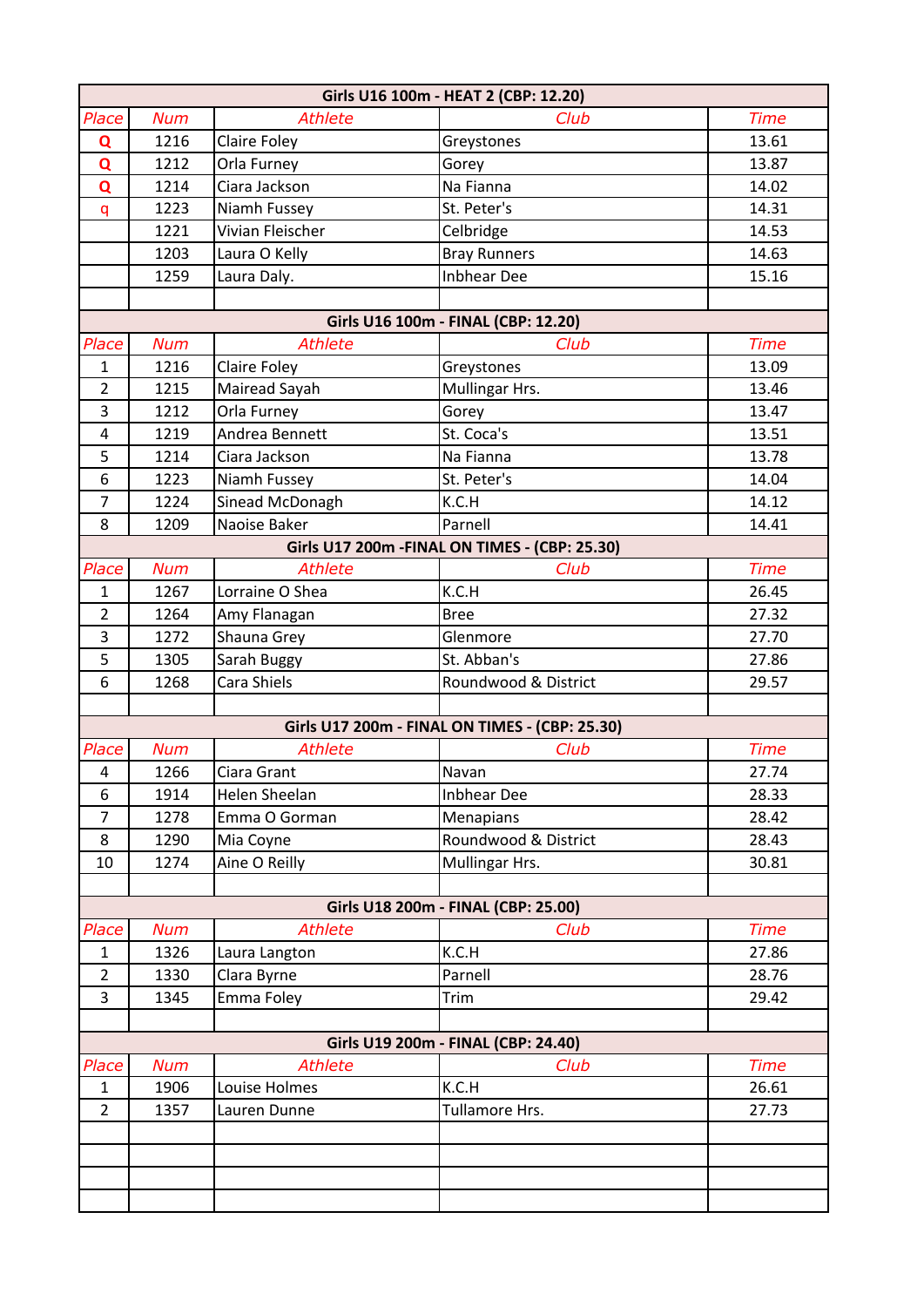| Girls U17 - 2000m SteepleChase (CBP: New Distance) |            |                           |                                                    |               |  |
|----------------------------------------------------|------------|---------------------------|----------------------------------------------------|---------------|--|
| Place                                              | <b>Num</b> | <b>Athlete</b>            | Club                                               | <b>Time</b>   |  |
| $\mathbf{1}$                                       | 1288       | Sorcha O Connor           | Gowran                                             | 8.39.04 (CBP) |  |
| $\overline{2}$                                     | 1290       | Mia Coyne                 | Roundwood & District                               | 9.07.44       |  |
| 3                                                  | 1297       | Sarah Kavanagh            | Roundwood & District                               | 9.26.20       |  |
| 4                                                  | 1985       | Karen Dunne               | Bohermeen                                          | 9.40.72       |  |
| 5                                                  | 1304       | Maria McLoughlin          | Dunleer                                            | 12.14.54      |  |
| 6                                                  | 1303       | Kate Kinch                | Dunleer                                            | 12.14.55      |  |
|                                                    |            |                           |                                                    |               |  |
|                                                    |            |                           | Girls U19 - 3000m SteepleChase (CBP: New Distance) |               |  |
| Place                                              | <b>Num</b> | <b>Athlete</b>            | Club                                               | <b>Time</b>   |  |
| 1                                                  | 1372       | Dara Broe                 | <b>Inbhear Dee</b>                                 | 8.59.41 (CBP) |  |
|                                                    |            |                           |                                                    |               |  |
|                                                    |            |                           |                                                    |               |  |
|                                                    |            |                           | <b>Athletics Leinster</b>                          |               |  |
|                                                    |            |                           | Juvenile T&F Championships - DAY 2 FIELD RESULTS   |               |  |
|                                                    |            |                           |                                                    |               |  |
|                                                    |            |                           | Girls U13 - High Jump (CBP: 1.70)                  |               |  |
| Place                                              | <b>Num</b> | <b>Athlete</b>            | Club                                               | <b>Height</b> |  |
| $\mathbf{1}$                                       | 1023       | Aoife Naddy               | Gowran                                             | 1.44          |  |
| $\overline{2}$                                     | 964        | Niamh Kelly               | Boyne                                              | 1.38          |  |
| 3                                                  | 997        | Orna Reynolds             | Cushinstown                                        | 1.38          |  |
| 4                                                  | 1940       | <b>Elizabeth Moorland</b> | Cushinstown                                        | 1.30          |  |
| 4                                                  | 1018       | Rosa Kirwan               | Greystones                                         | 1.30          |  |
| 6                                                  | 1020       | Denise Bolger             | Caim                                               | 1.30          |  |
| $\overline{7}$                                     | 977        | <b>Ashling Barcoe</b>     | Thomastown                                         | 1.20          |  |
| 8                                                  | 972        | <b>Heather Rogers</b>     | St. Peter's                                        | 1.15          |  |
| 8                                                  | 981        | Ella Hyland               | <b>S.L.O.T</b>                                     | 1.15          |  |
| 10                                                 | 1000       | Alannah Rowan             | St. Abban's                                        | 1.15          |  |
| 10                                                 | 979        | <b>Claire Stack</b>       | North Laois                                        | 1.15          |  |
| 12                                                 | 973        | Rukayla Hamill            | St. Peter's                                        | 1.15          |  |
| 13                                                 | 1014       | Aine O Connor             | <b>Naas</b>                                        | 1.10          |  |
| 14                                                 | 985        | Tara Connick              | St. Paul's                                         | 1.05          |  |
|                                                    |            |                           |                                                    |               |  |
|                                                    |            |                           | Girls U15 - High Jump (CBP: 1.61)                  |               |  |
| Place                                              | <b>Num</b> | <b>Athlete</b>            | Club                                               | <b>Height</b> |  |
| $\mathbf{1}$                                       | 1141       | Amy McTeggart             | Boyne                                              | 1.57          |  |
| $\overline{2}$                                     | 1123       | <b>Shannen Dawkins</b>    | Horeswood                                          | 1.51          |  |
| 3                                                  | 1193       | Niamh Quinn               | North Laois                                        | 1.48          |  |
| $\overline{4}$                                     | 1132       | <b>Aisling Moore</b>      | Greystones                                         | 1.40          |  |
| 5                                                  | 1164       | Leah Kelly                | Fr. Murphy                                         | 1.40          |  |
| 6                                                  | 1186       | Amy Murphy                | Roundwood & District                               | 1.35          |  |
| $\overline{7}$                                     | 1202       | <b>Sinead Naddy</b>       | Gowran                                             | 1.30          |  |
| 8                                                  | 1130       | Eimear O Connor           | Glenmore                                           | 1.30          |  |
|                                                    |            |                           |                                                    |               |  |
|                                                    |            |                           | Girls U17 - High Jump (CBP: 1.65)                  |               |  |
| Place                                              | <b>Num</b> | <b>Athlete</b>            | Club                                               | <b>Height</b> |  |
| $\mathbf{1}$                                       | 1934       | Hannah Brady              | S.L.O.T                                            | 1.40          |  |
| $\overline{2}$                                     | 1307       | Clare McLernon            | Trim                                               | 1.35          |  |
|                                                    |            |                           |                                                    |               |  |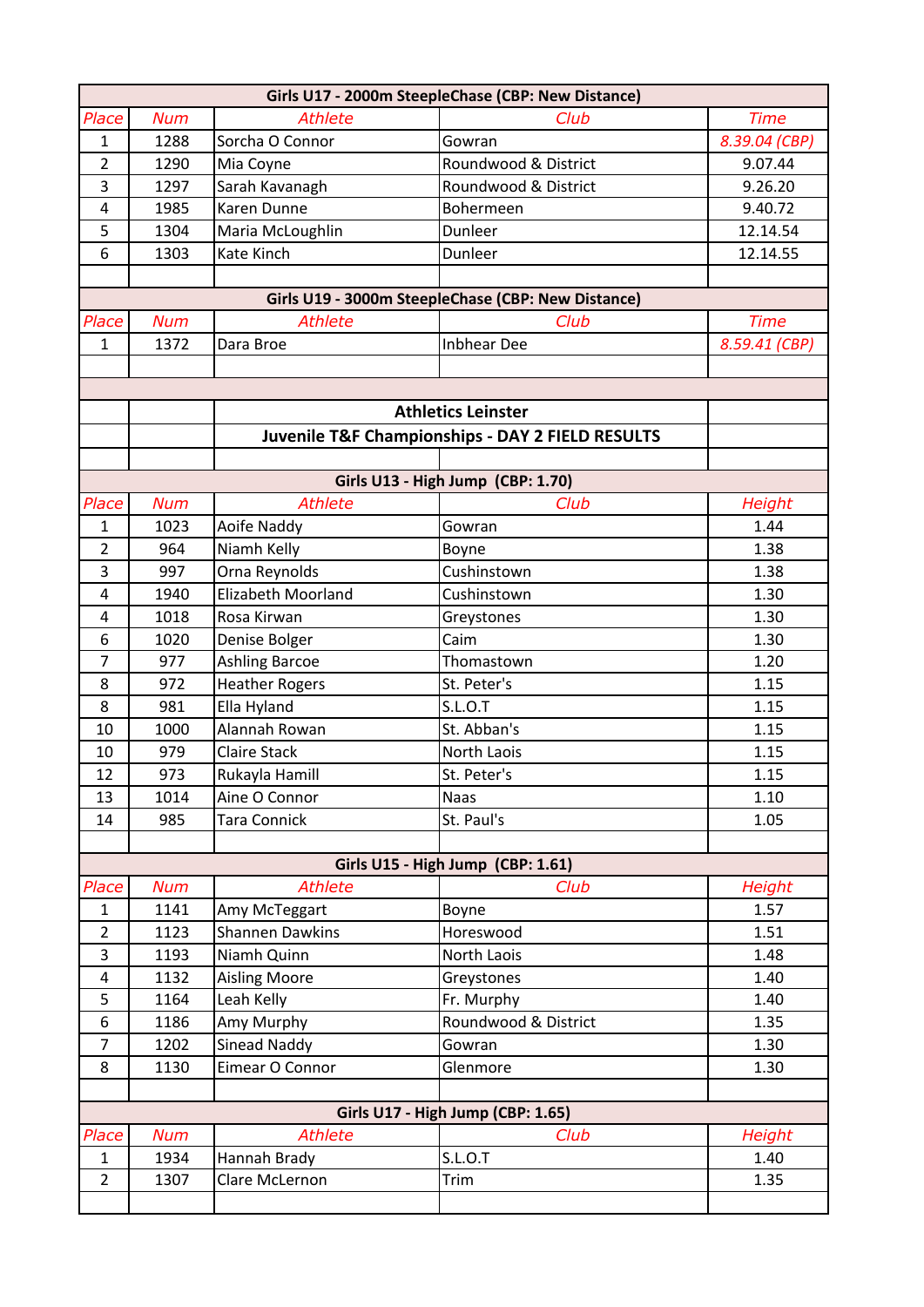|                         | Girls U19 - High Jump (CBP: 1.70) |                                    |                                      |                 |  |
|-------------------------|-----------------------------------|------------------------------------|--------------------------------------|-----------------|--|
| Place                   | <b>Num</b>                        | <b>Athlete</b>                     | Club                                 | Height          |  |
|                         | 1360                              | Mary Kate Lanigan                  | K.C.H                                | 1.70 (CBP)      |  |
|                         |                                   |                                    |                                      |                 |  |
|                         |                                   |                                    | Girls U18 - Triple Jump (CBP: 11.49) |                 |  |
| Place                   | <b>Num</b>                        | <b>Athlete</b>                     | Club                                 | <b>Distance</b> |  |
| 1                       | 1333                              | Catriona Corcoran                  | <b>Bree</b>                          | 8.27            |  |
|                         |                                   |                                    |                                      |                 |  |
|                         |                                   |                                    | Girls U14 - Long Jump (CBP: 5.04)    |                 |  |
| Place                   | <b>Num</b>                        | <b>Athlete</b>                     | Club                                 | <b>Distance</b> |  |
| $\mathbf{1}$            | 1093                              | Annie Stafford                     | Menapians                            | 4.77            |  |
| $\overline{2}$          | 1037                              | <b>Annabelle Morris</b>            | <b>Blackrock</b>                     | 4.65            |  |
| 3                       | 1083                              | Ciara Dunne                        | <b>Crookstown Millview</b>           | 4.60            |  |
| $\overline{4}$          | 1035                              | <b>Grace Lawler</b>                | S.L.O.T                              | 4.51            |  |
| 5                       | 1041                              | Ciara Gallagher                    | <b>Naas</b>                          | 4.51            |  |
| 6                       | 1102                              | Rachel Doyle                       | <b>Ballon Rathoe</b>                 | 4.51            |  |
| $\overline{7}$          | 1034                              | Jane Shovlin                       | St. Killian's                        | 4.43            |  |
| 8                       | 1053                              | Charmain O Donoghue                | K.C.H                                | 4.14            |  |
| 9                       | 1054                              | Kelsey Warburton                   | St. Abban's                          | 4.10            |  |
| 10                      | 1917                              | Erica Murphy                       | <b>Blackrock</b>                     | 4.09            |  |
| 11                      | 1050                              | Michelle Keegan                    | Tullamore Hrs.                       | 4.08            |  |
| 12                      | 1915                              | Ciara O Connor                     | Edenderry                            | 4.01            |  |
| 13                      | 1047                              | Aoife Phelan                       | Greystones                           | 3.93            |  |
| 14                      | 1929                              | Erica Murphy                       | <b>Blackrock</b>                     | 3.90            |  |
| 15                      | 1046                              | Eimear O Rourke                    | Boyne                                | 3.88            |  |
| 16                      | 1042                              | Maeve O Reilly                     | Mullingar Hrs.                       | 3.84            |  |
| 17                      | 1055                              | Aoife Cunningham                   | Blackrock                            | 3.83            |  |
| 18                      | 1080                              | Sophia Maguire                     | Fr. Murphy                           | 3.77            |  |
| 19                      | 1100                              | Zoe Johnston                       | S.L.O.T                              | 3.53            |  |
| 20                      | 1031                              | Caoimhe Murphy                     | Newbridge                            | 3.43            |  |
| 21                      | 1094                              | Katie Donaghy                      | Celbridge                            | 3.41            |  |
| 22                      | 1090                              | Karen Pillion                      | Ferbane                              | 3.13            |  |
| 23                      | 1077                              | Nadine Donegan                     | Tullamore Hrs.                       | <b>ND</b>       |  |
|                         |                                   |                                    |                                      |                 |  |
|                         |                                   | <b>Athlete</b>                     | Girls U16 - Long Jump (CBP: 5.49)    |                 |  |
| Place                   | <b>Num</b>                        |                                    | Club                                 | <b>Distance</b> |  |
| $\mathbf{1}$            | 1258                              | Eileen Woods                       | <b>Naas</b><br>Cushinstown           | 4.84<br>4.61    |  |
| $\overline{2}$<br>3     | 1222<br>1221                      | Niamh Reynolds<br>Vivian Fleischer | Celbridge                            | 4.60            |  |
| $\overline{\mathbf{4}}$ | 1223                              | Niamh Fussey                       | St. Peter's                          | 4.40            |  |
| 5                       | 1226                              | Kathryn Weir                       | Crookstown Millview                  | 4.37            |  |
| 6                       | 1203                              | Laura O Kelly                      | <b>Bray Runners</b>                  | 4.28            |  |
| $\overline{7}$          | 1249                              | Anna Redmond                       | Tullamore Hrs.                       | 4.27            |  |
| 8                       | 1225                              | <b>Chloe Morrissey</b>             | Menapians                            | 4.16            |  |
| 9                       | 1243                              | <b>Alison Daly</b>                 | Na Fianna                            | 4.12            |  |
| 10                      | 1256                              | Amber McGourty                     | Fr. Murphy                           | 3.85            |  |
| 11                      | 1260                              | Laura Kelly                        | Boyne                                | 3.83            |  |
|                         |                                   |                                    |                                      |                 |  |
|                         |                                   |                                    |                                      |                 |  |
|                         |                                   |                                    |                                      |                 |  |
|                         |                                   |                                    |                                      |                 |  |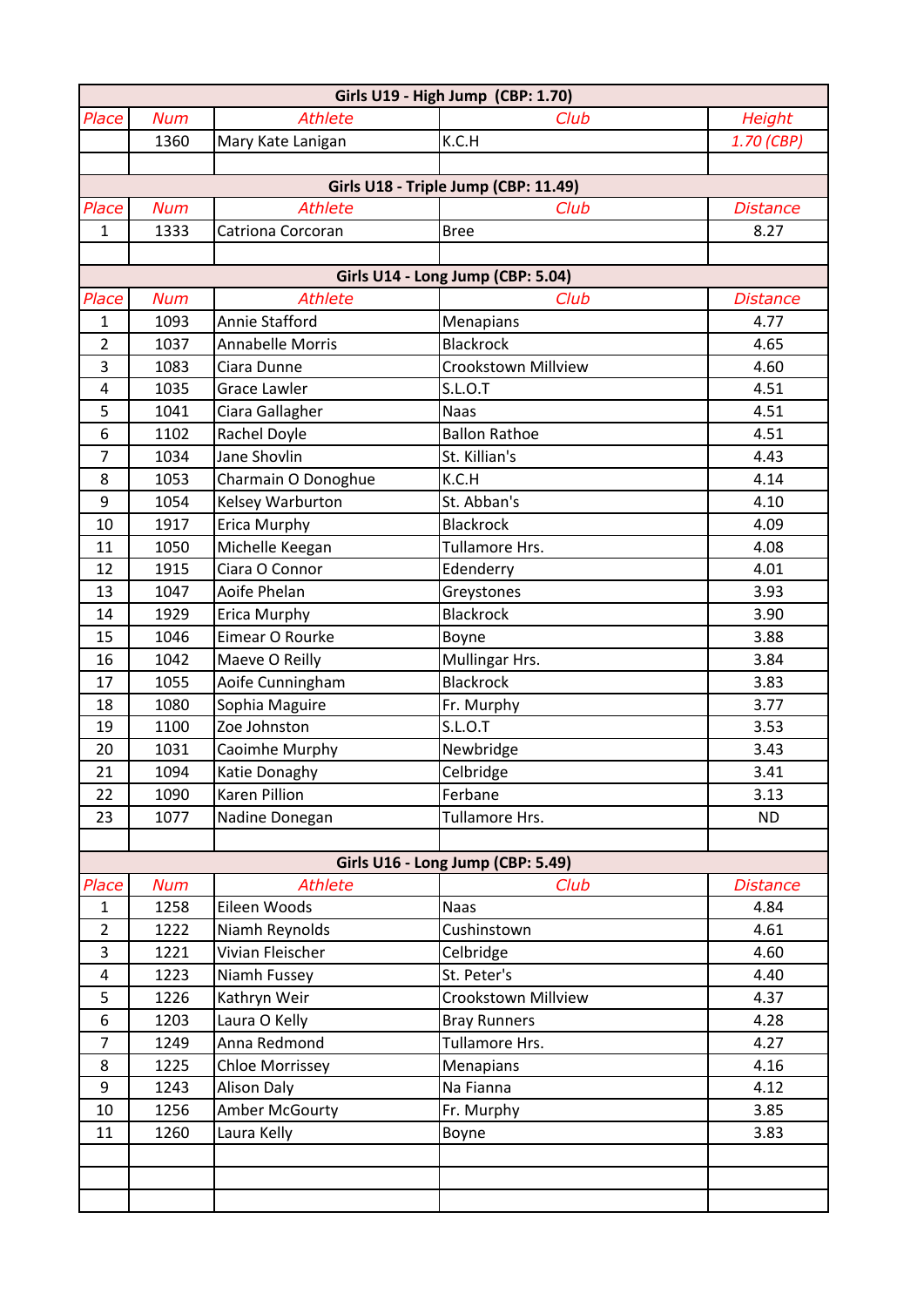|                                  | Girls U18 - Long Jump (CBP: 5.69) |                                  |                                    |                 |  |
|----------------------------------|-----------------------------------|----------------------------------|------------------------------------|-----------------|--|
| Place                            | <b>Num</b>                        | <b>Athlete</b>                   | Club                               | <b>Distance</b> |  |
| $\mathbf{1}$                     | 1333                              | Catriona Corcoran                | <b>Bree</b>                        | 4.92 (4.91)     |  |
| $\overline{2}$                   | 1345                              | Emma Foley                       | Trim                               | 4.92 (4.79)     |  |
| 3                                | 1331                              | Aishling O Connor                | Edenderry                          | 4.48            |  |
|                                  |                                   |                                  |                                    |                 |  |
|                                  |                                   |                                  | <b>Girls U15 Shot (CBP: 12.36)</b> |                 |  |
| Place                            | <b>Num</b>                        | <b>Athlete</b>                   | Club                               | <b>Distance</b> |  |
| $\mathbf{1}$                     | 1157                              | <b>Rosie Stack</b>               | North Laois                        | 9.04            |  |
| $\overline{2}$                   | 1154                              | Hannah Mahon                     | Enniscorthy                        | 8.94            |  |
| 3                                | 1159                              | Cliona Quirke                    | <b>Brow Rangers</b>                | 8.45            |  |
| $\overline{a}$                   | 1124                              | <b>Emily Bowe</b>                | St. Andrew's                       | 7.80            |  |
| 5                                | 1163                              | <b>Grainne Kenny</b>             | Castlecomer                        | 7.78            |  |
| 6                                | 1151                              | Ciara Izuchukwu                  | Tullamore Hrs.                     | 7.78            |  |
| $\overline{7}$                   | 1155                              | Katie Coleman                    | Roundwood & District               | 7.69            |  |
| 8                                | 1153                              | Saoirse Burke                    | Kilmore                            | 7.69            |  |
| 9                                | 1156                              | Sharon Kelly                     | St. Abban's                        | 7.26            |  |
| 10                               | 1162                              | <b>Grace Deavy</b>               | Castlecomer                        | 7.18            |  |
| 11                               | 1126                              | Megan McGuigan                   | <b>Blackrock</b>                   | 7.04            |  |
| 12                               | 1161                              | Laura Daly                       | Na Fianna                          | 5.41            |  |
|                                  |                                   |                                  |                                    |                 |  |
|                                  |                                   |                                  | Girls U14 Discus (CBP: 29.16)      |                 |  |
| Place                            | <b>Num</b>                        | <b>Athlete</b>                   | Club                               | <b>Distance</b> |  |
| $\mathbf{1}$                     | 1083                              | Ciara Dunne                      | Crookstown Millview                | 25.22           |  |
| $\overline{2}$<br>$\overline{3}$ | 1106                              | Rebecca Kennedy                  | Gowran                             | 19.42           |  |
|                                  | 1063<br>1088                      | Clare McEvoy                     | St. Senan's<br>Bohermeen           | 19.39<br>17.85  |  |
| 4<br>5                           | 1076                              | <b>Kelly Brady</b><br>Kim Murphy | Glenmore                           | 15.80           |  |
| 6                                | 1074                              | Lisa Bolger                      | Caim                               | 12.50           |  |
| $\overline{7}$                   | 1087                              | Michelle Ball                    | Bohermeen                          | 12.15           |  |
|                                  |                                   |                                  |                                    |                 |  |
|                                  |                                   |                                  | Girls U16 Discus (CBP: 32.74)      |                 |  |
| Place                            | <b>Num</b>                        | <b>Athlete</b>                   | Club                               | <b>Distance</b> |  |
| $\mathbf{1}$                     | 1233                              | Mary Flood                       | <b>Ballon Rathoe</b>               | 25.00           |  |
| $\overline{2}$                   | 1226                              | Kathryn Weir                     | <b>Crookstown Millview</b>         | 23.29           |  |
| 3                                | 1991                              | Sarah Healy                      | Greystones                         | 21.79           |  |
| 4                                | 1254                              | Rose Kennedy                     | Gowran                             | 20.75           |  |
| 5                                | 1235                              | Mary Bohanna                     | D.M.P                              | 20.44           |  |
| 6                                | 1231                              | Lydia Jein                       | Dunleer                            | 20.00           |  |
|                                  |                                   |                                  |                                    |                 |  |
|                                  |                                   |                                  | Girls U17 Discus (CBP: 35.32)      |                 |  |
| Place                            | <b>Num</b>                        | <b>Athlete</b>                   | Club                               | <b>Distance</b> |  |
| 1                                | 1311                              | Sophie Parkinson                 | Gowran                             | 31.21           |  |
| $\overline{2}$                   | 1309                              | <b>Aisling Stack</b>             | North Laois                        | 15.84           |  |
|                                  |                                   |                                  |                                    |                 |  |
|                                  |                                   |                                  | Girls U19 Discus (CBP: 40.14)      |                 |  |
| Place                            | <b>Num</b>                        | <b>Athlete</b>                   | Club                               | <b>Distance</b> |  |
| $\mathbf{1}$                     | 1374                              | Teresa Conlon                    | K.C.H                              | 28.04           |  |
|                                  |                                   |                                  |                                    |                 |  |
|                                  |                                   |                                  |                                    |                 |  |